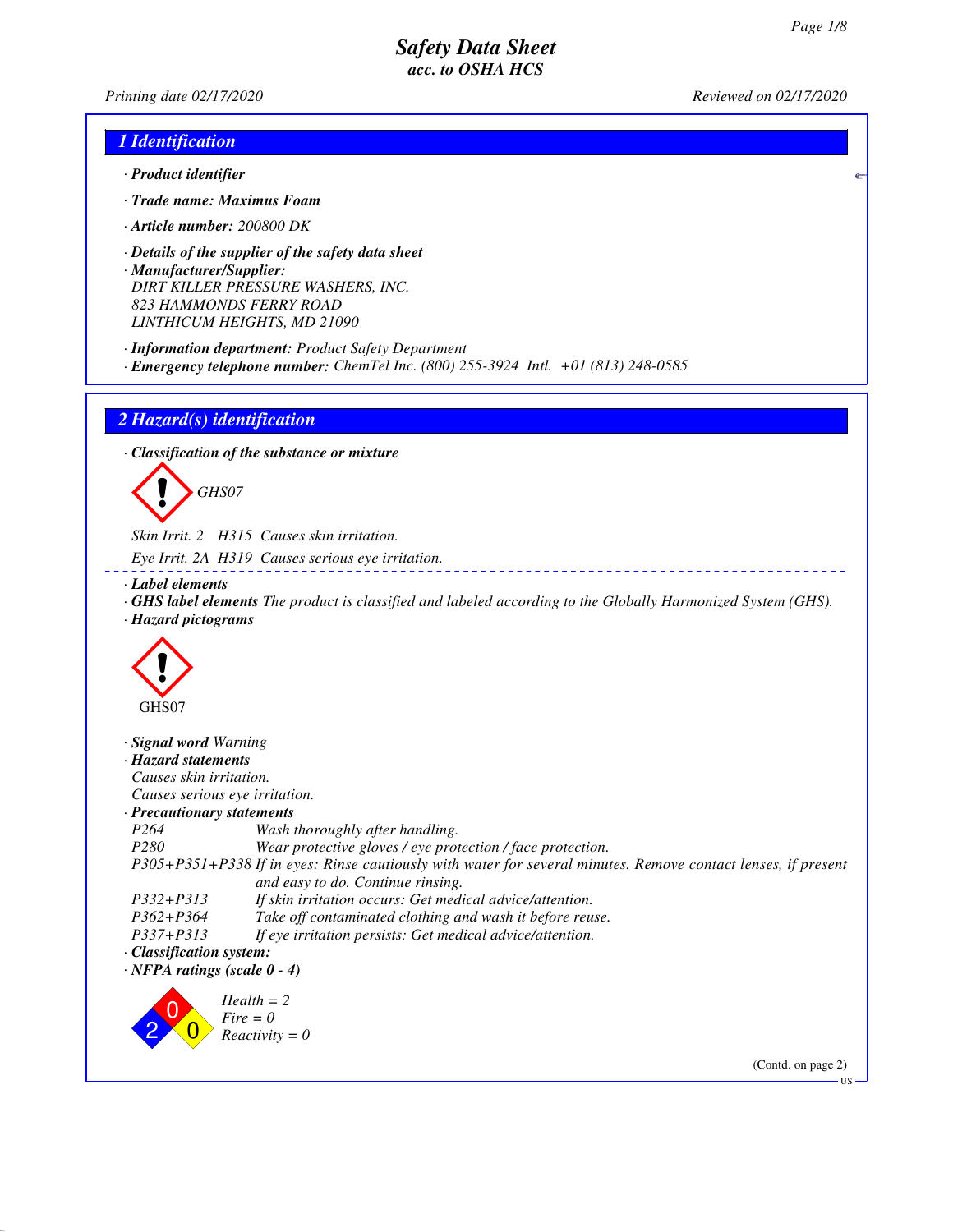*Printing date 02/17/2020 Reviewed on 02/17/2020*

(Contd. of page 1)

### *Trade name: Maximus Foam*

*· HMIS-ratings (scale 0 - 4)*



*· Other hazards*

*· Results of PBT and vPvB assessment*

- *· PBT: Not applicable.*
- *· vPvB: Not applicable.*

### *3 Composition/information on ingredients*

*· Chemical characterization: Mixtures*

*· Description: Mixture of the substances listed below with nonhazardous additions.*

*· Dangerous components:*

*1643-20-5 Lauramine Oxide >10-*≤*25%*

*64-02-8 tetrasodium ethylenediaminetetraacetate* ≤*2.5%*

### *4 First-aid measures*

#### *· Description of first aid measures*

- *· General information: Immediately remove any clothing soiled by the product.*
- *· After inhalation: In case of unconsciousness place patient stably in side position for transportation.*
- *· After skin contact: Immediately wash with water and soap and rinse thoroughly.*
- *· After eye contact:*

*Remove contact lenses if able to do so.*

*Rinse opened eye for several minutes under running water. If symptoms persist, consult a doctor.*

#### *· After swallowing:*

*Rinse out mouth and then drink plenty of water.*

*A person vomiting while lying on their back should be turned onto their side.*

- *· Information for doctor:*
- *· Most important symptoms and effects, both acute and delayed Nausea*
- *Gastric or intestinal disorders*
- *· Indication of any immediate medical attention and special treatment needed Medical supervision for at least 48 hours.*

### *5 Fire-fighting measures*

*· Extinguishing media*

- *· Suitable extinguishing agents: Use fire fighting measures that suit the environment.*
- *· Special hazards arising from the substance or mixture No further relevant information available.*
- *· Advice for firefighters*
- *· Protective equipment: No special measures required.*

### *6 Accidental release measures*

*· Personal precautions, protective equipment and emergency procedures Not required. · Environmental precautions: No special measures required.*

(Contd. on page 3)

US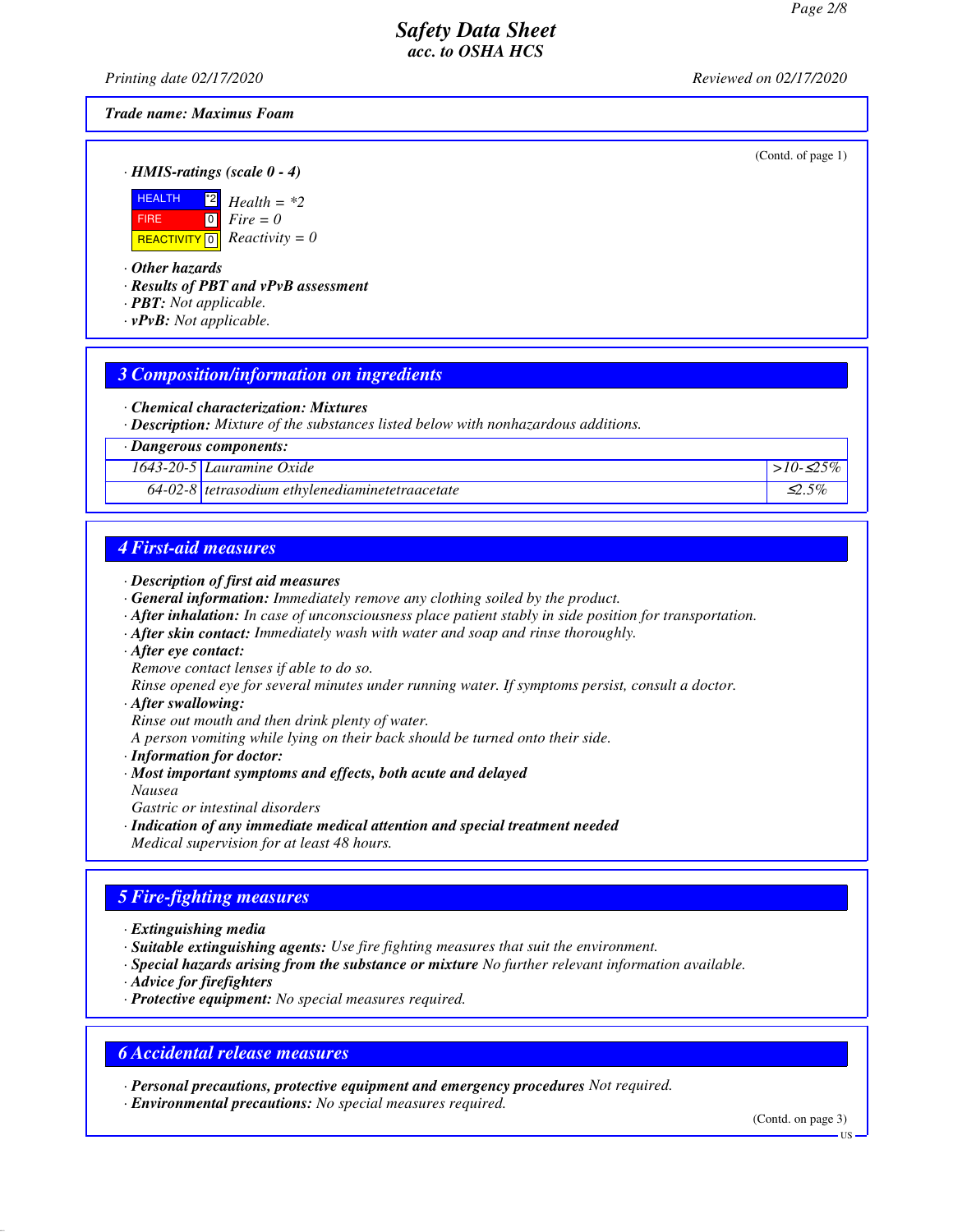*Printing date 02/17/2020 Reviewed on 02/17/2020*

(Contd. of page 2)

#### *Trade name: Maximus Foam*

- *· Methods and material for containment and cleaning up: Absorb with liquid-binding material (sand, diatomite, acid binders, universal binders, sawdust). · Reference to other sections*
- *See Section 7 for information on safe handling. See Section 8 for information on personal protection equipment.*
- *See Section 13 for disposal information.*

# *7 Handling and storage*

- *· Handling:*
- *· Precautions for safe handling No special precautions are necessary if used correctly.*
- *· Information about protection against explosions and fires: No special measures required.*
- *· Conditions for safe storage, including any incompatibilities*
- *· Storage:*
- *· Requirements to be met by storerooms and receptacles: No special requirements.*
- *· Information about storage in one common storage facility: Store away from oxidizing agents. Store away from foodstuffs.*
- *· Further information about storage conditions: Keep receptacle tightly sealed.*
- *· Specific end use(s) No further relevant information available.*

## *8 Exposure controls/personal protection*

- *· Additional information about design of technical systems: No further data; see item 7.*
- *· Control parameters*
- *· Components with limit values that require monitoring at the workplace:*
- *The product does not contain any relevant quantities of materials with critical values that have to be monitored at the workplace.*
- *· Additional information: The lists that were valid during the creation were used as basis.*
- *· Exposure controls*
- *· Personal protective equipment:*
- *· General protective and hygienic measures: Keep away from foodstuffs, beverages and feed. Immediately remove all soiled and contaminated clothing. Wash hands before breaks and at the end of work. Avoid contact with the eyes and skin.*
- *· Breathing equipment: Not required.*
- *· Protection of hands:*



\_S*Protective gloves*

*The glove material has to be impermeable and resistant to the product/ the substance/ the preparation. Due to missing tests no recommendation to the glove material can be given for the product/ the preparation/ the chemical mixture.*

*Selection of the glove material on consideration of the penetration times, rates of diffusion and the degradation*

*· Material of gloves Neoprene gloves PVC or PE gloves Nitrile rubber, NBR*

(Contd. on page 4)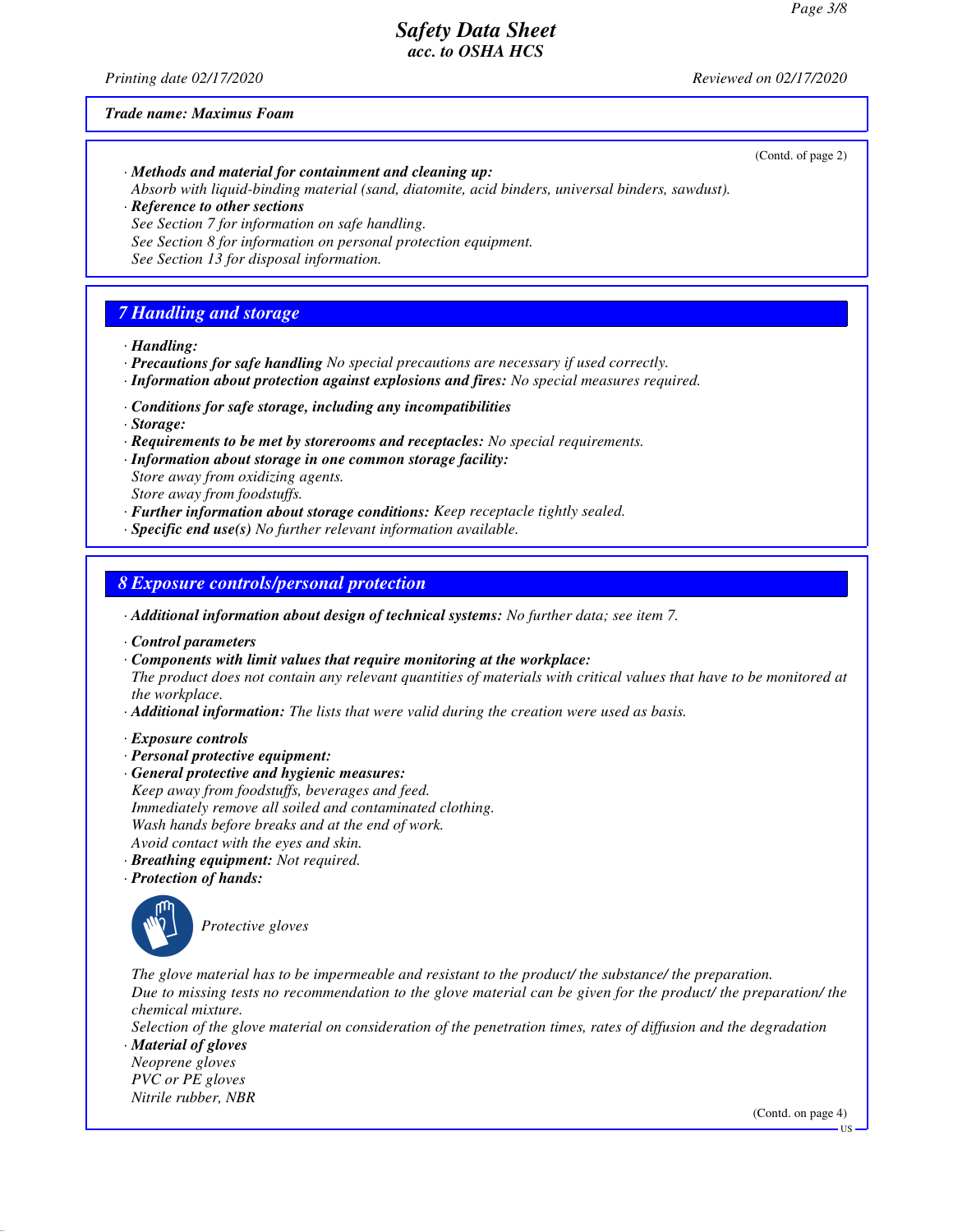*Printing date 02/17/2020 Reviewed on 02/17/2020*

#### *Trade name: Maximus Foam*

#### *Butyl rubber, BR*

(Contd. of page 3)

*The selection of the suitable gloves does not only depend on the material, but also on further marks of quality and varies from manufacturer to manufacturer. As the product is a preparation of several substances, the resistance of the glove material can not be calculated in advance and has therefore to be checked prior to the application.*

### *· Penetration time of glove material*

*The exact break through time has to be found out by the manufacturer of the protective gloves and has to be observed.*

### *· Eye protection:*



\_R*Tightly sealed goggles*

# *9 Physical and chemical properties*

| · Information on basic physical and chemical properties    |                                               |  |  |  |
|------------------------------------------------------------|-----------------------------------------------|--|--|--|
| <b>General Information</b>                                 |                                               |  |  |  |
| $\cdot$ Appearance:<br>Form:                               | Liquid                                        |  |  |  |
| Color:                                                     | Light yellow                                  |  |  |  |
| $\cdot$ Odor:                                              | Mild                                          |  |  |  |
| · Odor threshold:                                          | Not determined.                               |  |  |  |
| $\cdot$ pH-value at 20 °C (68 °F):                         | 8.5                                           |  |  |  |
| · Change in condition                                      |                                               |  |  |  |
| <b>Melting point/Melting range:</b>                        | Undetermined.                                 |  |  |  |
| <b>Boiling point/Boiling range:</b>                        | 100 °C (212 °F)                               |  |  |  |
| · Flash point:                                             | Not applicable.                               |  |  |  |
| · Flammability (solid, gaseous):                           | Not applicable.                               |  |  |  |
| $\cdot$ Decomposition temperature:                         | Not determined.                               |  |  |  |
| · Auto igniting:                                           | Product is not selfigniting.                  |  |  |  |
| · Danger of explosion:                                     | Product does not present an explosion hazard. |  |  |  |
| · Explosion limits:                                        |                                               |  |  |  |
| Lower:                                                     | Not determined.                               |  |  |  |
| <b>Upper:</b>                                              | Not determined.                               |  |  |  |
| · Vapor pressure:                                          | Not determined.                               |  |  |  |
| $\cdot$ Density:                                           | Not determined.                               |  |  |  |
| $\cdot$ Relative density                                   | Not determined.                               |  |  |  |
| · Vapor density                                            | Not determined.                               |  |  |  |
| $\cdot$ Evaporation rate                                   | Not determined.                               |  |  |  |
| · Solubility in / Miscibility with                         |                                               |  |  |  |
| Water:                                                     | Not miscible or difficult to mix.             |  |  |  |
| · Partition coefficient (n-octanol/water): Not determined. |                                               |  |  |  |
| · Viscosity:                                               |                                               |  |  |  |
| Dynamic:                                                   | Not determined.                               |  |  |  |
| Kinematic:                                                 | Not determined.                               |  |  |  |
|                                                            | (Contd. on page 5)<br>·us -                   |  |  |  |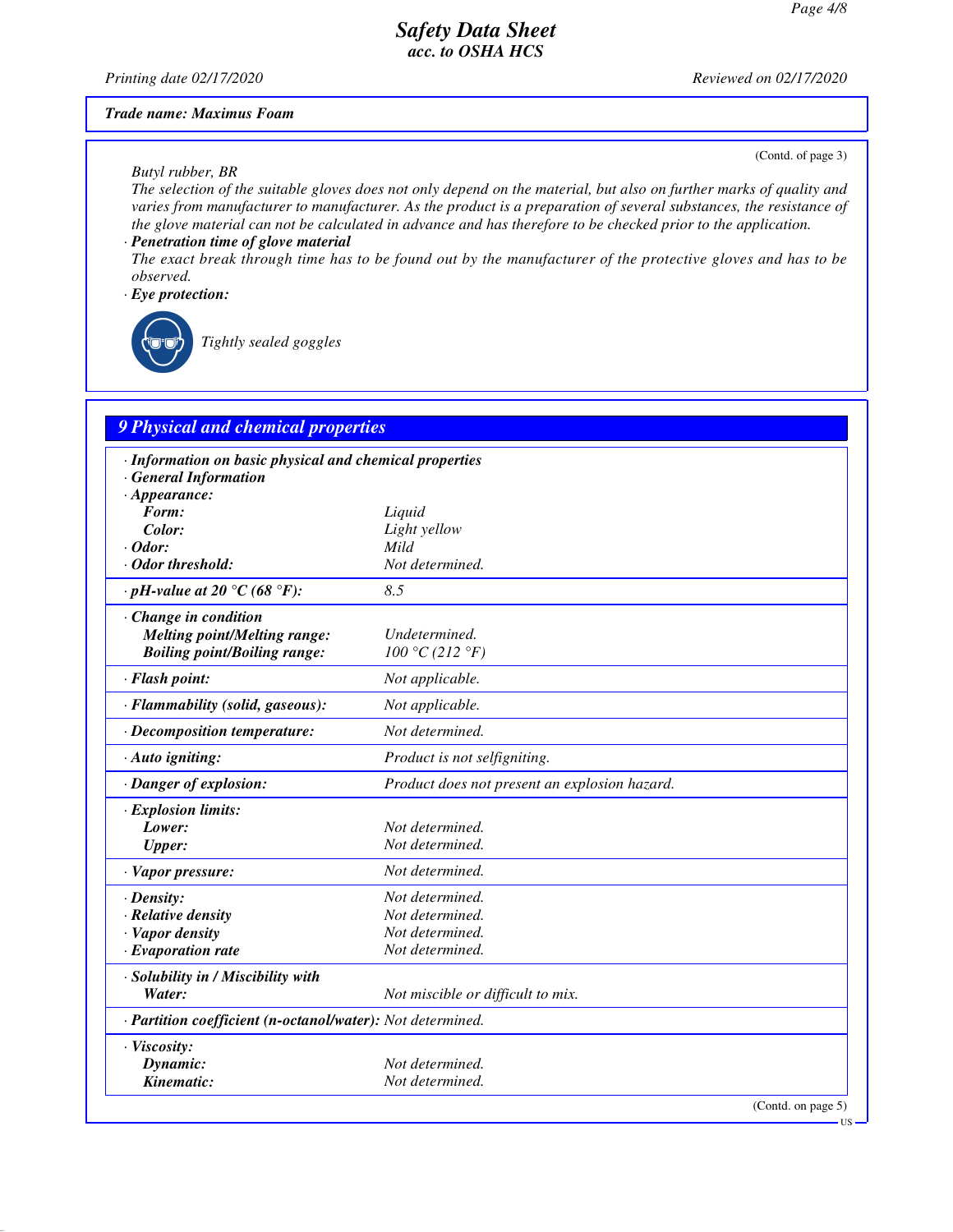*Printing date 02/17/2020 Reviewed on 02/17/2020*

*Trade name: Maximus Foam*

|                                                     |                                                    | (Contd. of page 4) |
|-----------------------------------------------------|----------------------------------------------------|--------------------|
| · Solvent content:<br>Water:<br><b>VOC</b> content: | 83.2%<br>$0.00\%$<br>$0.0$ g/l / 0.00 lb/gal       |                    |
| <b>Solids content:</b><br>$\cdot$ Other information | 1.1%<br>No further relevant information available. |                    |

# *10 Stability and reactivity*

*· Reactivity No further relevant information available.*

- *· Chemical stability*
- *· Thermal decomposition / conditions to be avoided: No decomposition if used according to specifications.*
- *· Possibility of hazardous reactions Reacts with strong acids and oxidizing agents.*
- *· Conditions to avoid No further relevant information available.*
- *· Incompatible materials: No further relevant information available.*
- *· Hazardous decomposition products:*

*Carbon monoxide and carbon dioxide*

*Nitrogen oxides*

## *11 Toxicological information*

*· Information on toxicological effects*

*· Acute toxicity:*

*· LD/LC50 values that are relevant for classification:*

*1643-20-5 Lauramine Oxide*

*Oral LD50 5,000 mg/kg (rat)*

- *· Primary irritant effect:*
- *· on the skin: Irritant to skin and mucous membranes.*
- *· on the eye: Irritating effect.*
- *· Sensitization: No sensitizing effects known.*
- *· Additional toxicological information:*

*The product shows the following dangers according to internally approved calculation methods for preparations: Irritant*

#### *· Carcinogenic categories*

*· IARC (International Agency for Research on Cancer)*

*None of the ingredients is listed.*

#### *· NTP (National Toxicology Program)*

*no ingredient above de minimis level is listed*

#### *· OSHA-Ca (Occupational Safety & Health Administration)*

*None of the ingredients is listed.*

# *12 Ecological information*

- *· Toxicity*
- *· Aquatic toxicity: No further relevant information available.*

*· Persistence and degradability No further relevant information available.*

(Contd. on page 6)

US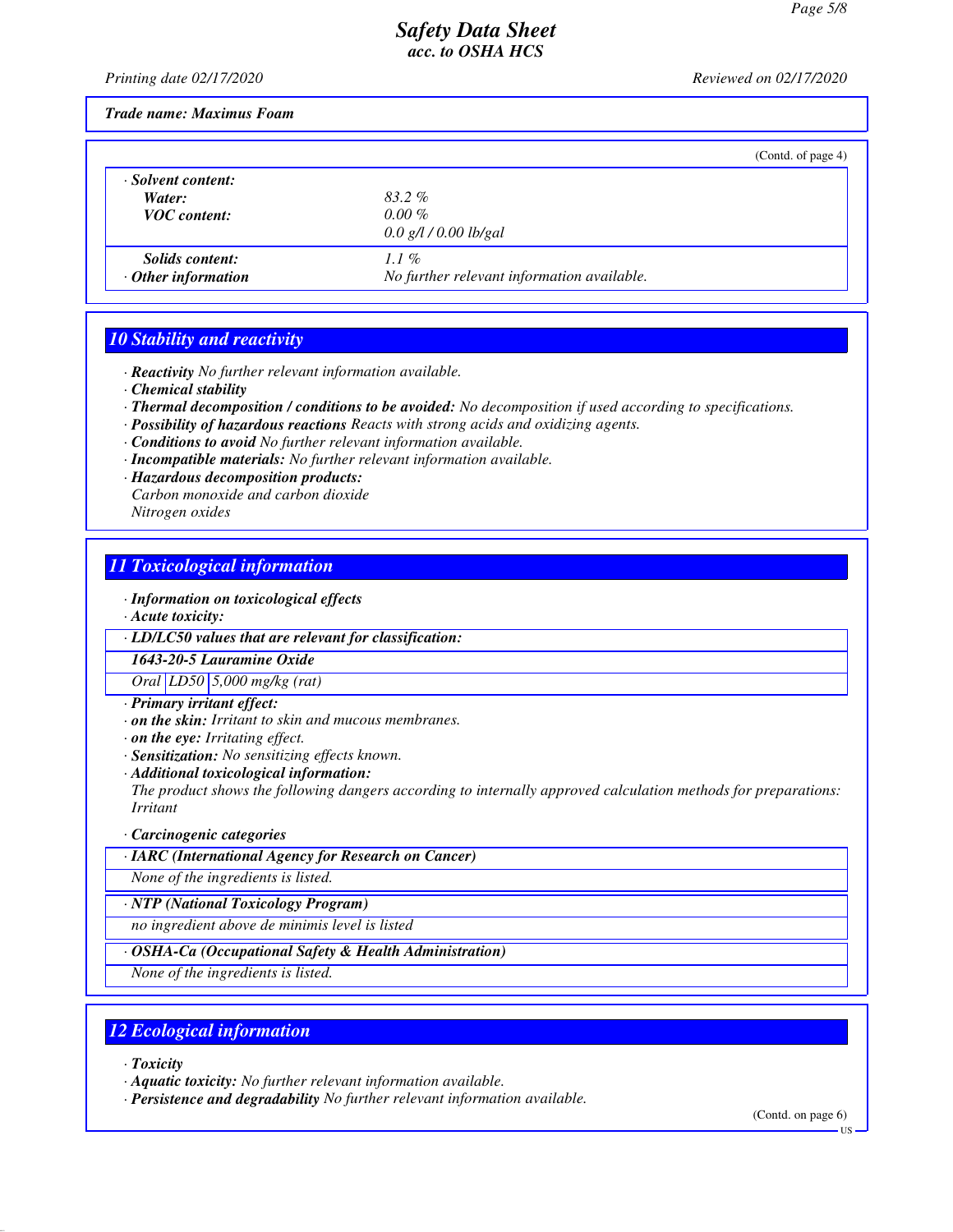*Printing date 02/17/2020 Reviewed on 02/17/2020*

#### *Trade name: Maximus Foam*

(Contd. of page 5)

- *· Behavior in environmental systems:*
- *· Bioaccumulative potential No further relevant information available.*
- *· Mobility in soil No further relevant information available.*
- *· Additional ecological information:*
- *· General notes:*
- *Water hazard class 2 (Self-assessment): hazardous for water Do not allow product to reach ground water, water course or sewage system. Danger to drinking water if even small quantities leak into the ground.*
- *· Results of PBT and vPvB assessment*
- *· PBT: Not applicable.*
- *· vPvB: Not applicable.*
- *· Other adverse effects No further relevant information available.*

### *13 Disposal considerations*

*· Waste treatment methods*

*· Recommendation:*

*Must not be disposed of together with household garbage. Do not allow product to reach sewage system.*

- *· Uncleaned packagings:*
- *· Recommendation: Disposal must be made according to official regulations.*

| <b>14 Transport information</b>                                                     |                 |
|-------------------------------------------------------------------------------------|-----------------|
| $\cdot$ UN-Number<br>$\cdot$ DOT                                                    | Not regulated   |
| $\cdot$ UN proper shipping name<br>$\cdot$ DOT                                      | Not regulated   |
| $\cdot$ Transport hazard class(es)                                                  |                 |
| $\cdot$ DOT                                                                         | None applicable |
| · Packing group<br>$\cdot$ <i>DOT</i>                                               | Not applicable  |
| Environmental hazards:<br>$\cdot$ Marine pollutant:                                 | No              |
| · Transport in bulk according to Annex II of<br><b>MARPOL73/78 and the IBC Code</b> | Not applicable. |
| · UN "Model Regulation":                                                            | Not regulated   |

### *15 Regulatory information*

*· Safety, health and environmental regulations/legislation specific for the substance or mixture · Sara*

*· Section 355 (extremely hazardous substances):*

*None of the ingredients is listed.*

*· Section 313 (Specific toxic chemical listings):*

*None of the ingredients is listed.*

(Contd. on page 7)

US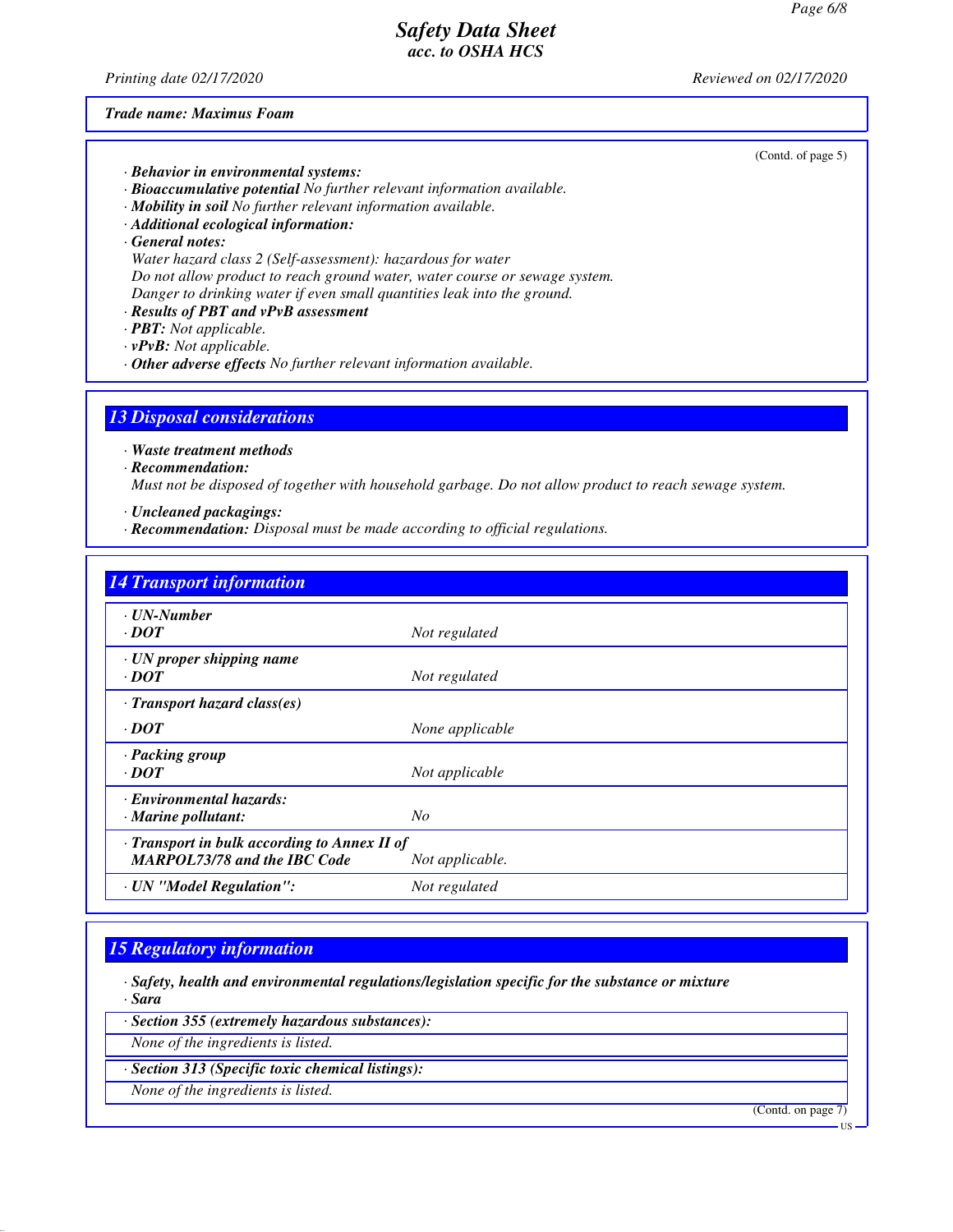*Printing date 02/17/2020 Reviewed on 02/17/2020*

#### *Trade name: Maximus Foam*

(Contd. of page 6)

| · TSCA (Toxic Substances Control Act): |
|----------------------------------------|
| All components have the value ACTIVE.  |

*· Hazardous Air Pollutants*

*None of the ingredients is listed.*

*· Proposition 65*

*· Chemicals known to cause cancer:*

*None of the substances are listed*

*· Chemicals known to cause reproductive toxicity for females:*

*None of the ingredients is listed.*

*· Chemicalsknown to cause reproductive toxicity for males.*

*None of the ingredients is listed.*

*· Chemicals known to cause developmental toxicity:*

*None of the ingredients is listed.*

*· Carcinogenic categories*

*· EPA (Environmental Protection Agency)*

*None of the ingredients is listed.*

*· TLV (Threshold Limit Value established by ACGIH)*

*None of the ingredients is listed.*

*· NIOSH-Ca (National Institute for Occupational Safety and Health)*

*None of the ingredients is listed.*

*· GHS label elements The product is classified and labeled according to the Globally Harmonized System (GHS). · Hazard pictograms*



#### *· Signal word Warning*

*· Hazard statements*

*Causes skin irritation. Causes serious eye irritation.*

*· Precautionary statements*

*P264 Wash thoroughly after handling.*

*P280 Wear protective gloves / eye protection / face protection.*

*P305+P351+P338 If in eyes: Rinse cautiously with water for several minutes. Remove contact lenses, if present and easy to do. Continue rinsing.*

*P332+P313 If skin irritation occurs: Get medical advice/attention.*

*P362+P364 Take off contaminated clothing and wash it before reuse.*

*P337+P313 If eye irritation persists: Get medical advice/attention.*

*· Chemical safety assessment: A Chemical Safety Assessment has not been carried out.*

# *16 Other information*

*This information is based on our present knowledge. However, this shall not constitute a guarantee for any specific product features and shall not establish a legally valid contractual relationship.*

*· Department issuing SDS: Environment protection department.*

*· Date of preparation / last revision 02/17/2020 / -*

(Contd. on page 8)

US